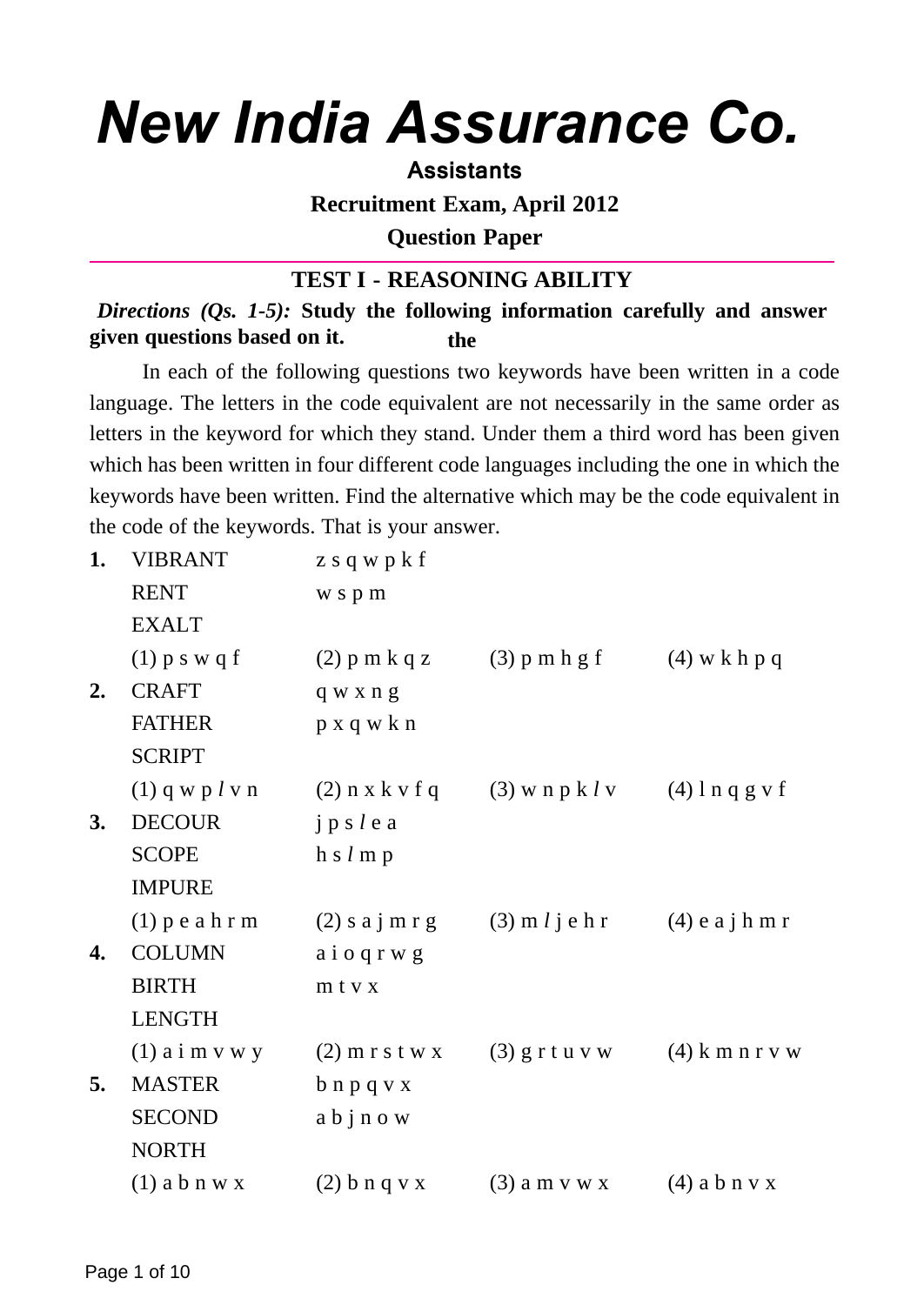*Directions (Qs. 6 - 10):* **In each of the following questions, there is a certain relation between two given numbers on one side of :: and one number is given on another side of :: while another number is to be found from the given alternatives, having the same relation with this number as the numbers of the given bear. Choose the best alternative.**

| 6. | 11:145::14:?         |           |           |           |
|----|----------------------|-----------|-----------|-----------|
|    | $(1)$ 155            | $(2)$ 198 | $(3)$ 226 | $(4)$ 238 |
| 7. | 3:36::5:?            |           |           |           |
|    | $(1)$ 130            | $(2)$ 138 | $(3)$ 145 | $(4)$ 148 |
| 8. | 12:5::?:27           |           |           |           |
|    | (1) 78               | (2) 81    | (3) 83    | (4)87     |
| 9. | 6: $108::8:?$        |           |           |           |
|    | $(1)$ 220            | $(2)$ 238 | $(3)$ 278 | $(4)$ 320 |
|    | 10. 8 : 48 :: 14 : ? |           |           |           |
|    | $(1)$ 151            | $(2)$ 168 | $(3)$ 171 | $(4)$ 188 |

*Directions (Qs. 11 - 15):* **Study the following arrangement of digits, letters and symbols, and answer the questions given below:**

F ✡ E T N 1 ☯8 D I P 7 ● ■ J U 6 -K G H 2 M 9 ★ S 3 L C ✵ Q 4 R 5  $V * A B$ 

**11.** How many consonants are there each of which is either immediately preceded by a number and/or immediately followed by a symbol?

(1) Seven (2) Eight (3) Nine (4) Ten

**12.** Three of the following four are alike in a certain way based on the above arrangement and form a group. Which is the one that does not belong to the group?

 $(1)$  G2★ (2) 8PJ (3) ●UG (4) ◆2S

- **13.** If the positions of E and F are interchanged, and the positions of M and A are interchanged, how many vowels will be there each of which will be both immediately preceded and immediately followed by a consonant? (1) Three (2) Two (3) One (4) Zero
- **14.** What should come in place of the question mark in the following series: EB✡ 1V☯ P✵● ?

 $(1)$  G9  $(2)$  KH  $(3)$  KH  $(4)$  GH  $(4)$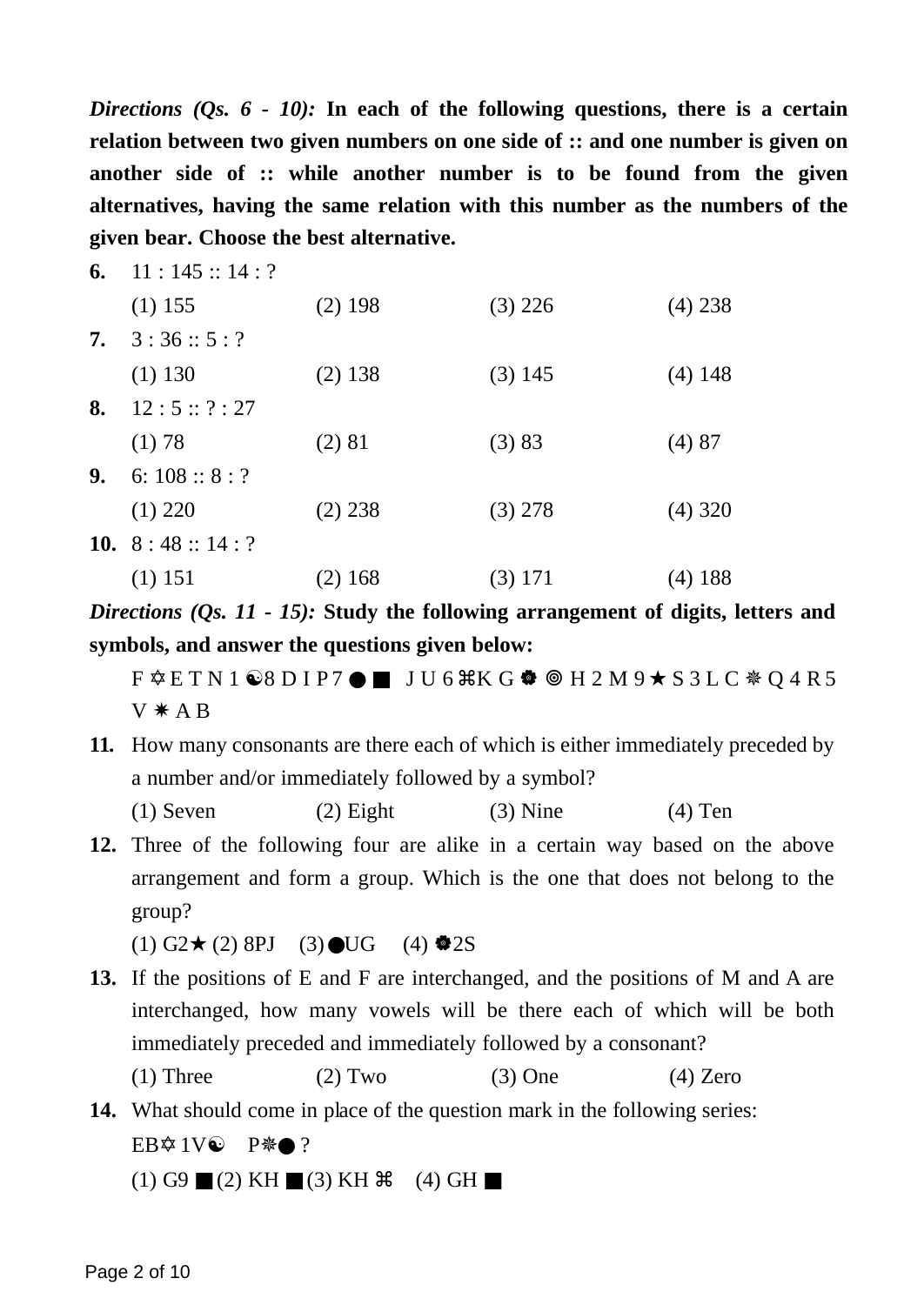- **15.** A man performs three consecutive operations. In his first operation he reverses the order of first 10 elemets from the left. After that he starts second operation and reverses the order of first 20 elements from the left. After that he performs his last operation and reverses the order of first 30 elements from the same end. After three operations which element will be  $4<sup>th</sup>$  to the right of the 15<sup>th</sup> element from the right end of the newly obtained series?
	- (1) G (2) K (3) F (4) L
- **16.** 'A' went on tour on 15th August, which was the third Sunday of the month and came back on 30th September. So on which day of the month did he return?
	- (1) Fourth Sunday (2) Fourth Tuesday
	- (3) Fifth Thursday (4) Third Saturday
- **17.** If Thursday was the day after the day before yesterday five days ago, what is the least number of days ago when Sunday was three days before the day after tomorrow?
	- (1) Two  $(2)$  Three  $(3)$  Four  $(4)$  Five

**18.** Six friends P, Q, R, S, T and U are sitting around a circle table facing towards centre. The angle made at the centre of the circle by a straight line from P and Q is 180°, from Q and R is 120°, from R and S is 180°, T is not sitting on the immediate left of R while R is not on the immediate right of P. On the basis of the above information which of the following statements is definitely true?

(1) R is sitting between P and S. (2) T is sitting between P and U.

- (3) Q is sitting between S and U.  $(4)$  T and R are sitting opposite each other.
- **19.** 13 Students are standing in a horizontal row from left to right. If all the odd-numbered students in a row are shifted to the successive odd-numbered positions, what will be the position of a boy, who was seventh in the row initially?
	- (1) Fifth from left (2) Fifth from right
	- (3) Eighth from left (4) Ninth from right
- **20.** 14 Students are standing in a row from left to right. After interchanging their positions, first student goes at 14th place, second goes at 13th place, third goes at  $12<sup>th</sup>$  and so on. If 'A' was at ninth position before change, then after changing he would be at which place?
	- (1) Fifth from right (2) Sixth from right
	-
- 
- (3) Fifth from left (4) Sixth from left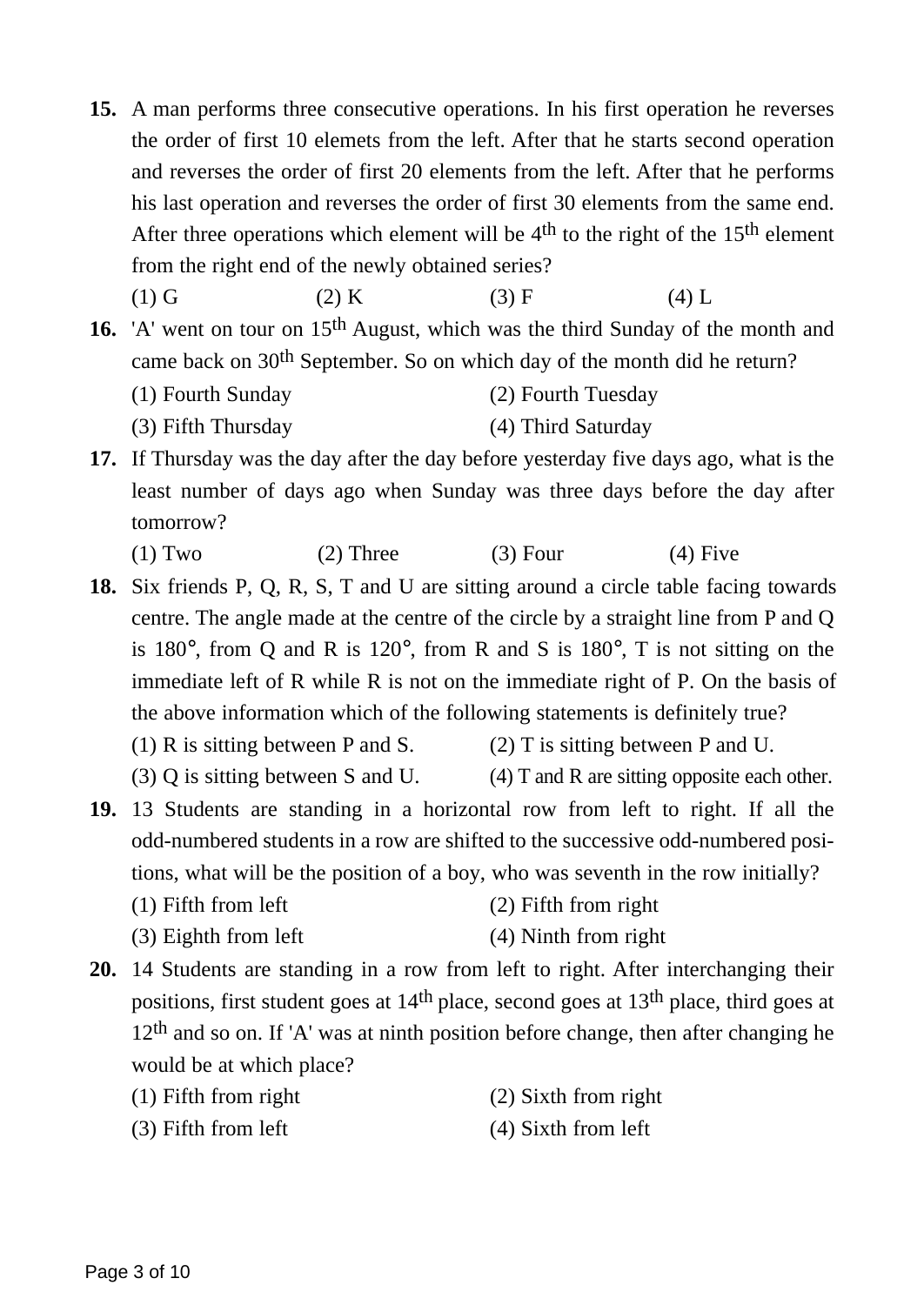*Directions (Qs. 21 - 25):* **In questions given below, a statement is followed by reasons I and II. Apply the reasons to the statement and mark your answer as under:**

- (1) Only I is right (2) Only II is right  $(3)$
- Both I and II are right (4) Neither I nor II is right

**21.** The President sometimes pardons the victims who have been destined to be sent to gas chamber.

- I. The President is more kind hearted than the judges.
- II. The President is constantly interfering with law.
- **22.** After the bomb blasts, the citizens of Mumbai declared that they were not afraid of terrorist activities.
	- I. They knew that all the persons involved in such disgraceful activity would be caught by the police.
	- II. They are a brave lot and do not believe in giving up or losing confidence if anti-social elements try to frighten them.
- **23.** Volunteers often offer their services for scientific and medical experiments that may prove harmful or even fatal.
	- I. They do not give importance to their life where advancement of science and help to humanity is concerned.
	- II. They are confident that the scientists would somehow save them.
- **24.** Some species of birds are on the verge of extinction.
	- I. They are being constantly hunted.
	- II. Pollution and destruction of forests have affected their breeding process.
- **25.** Pesticides are responsible for causing different diseases in human beings, because
	- I. They contain some or the other type of poison that kills worms and pests but effects the plants adversely.
	- II. Poisons are harmful to human beings too.

*Directions (Qs. 26-30):* **In each question below are given two statements followed by four conclusions numbered I, II, III and IV. You have to take the two given statements to be true, even if they seem to be at variance from commonly known facts. Read all the conclusions and then decide which of the given conclusions logically follows/ follow from the two given statements disregarding commonly known facts.**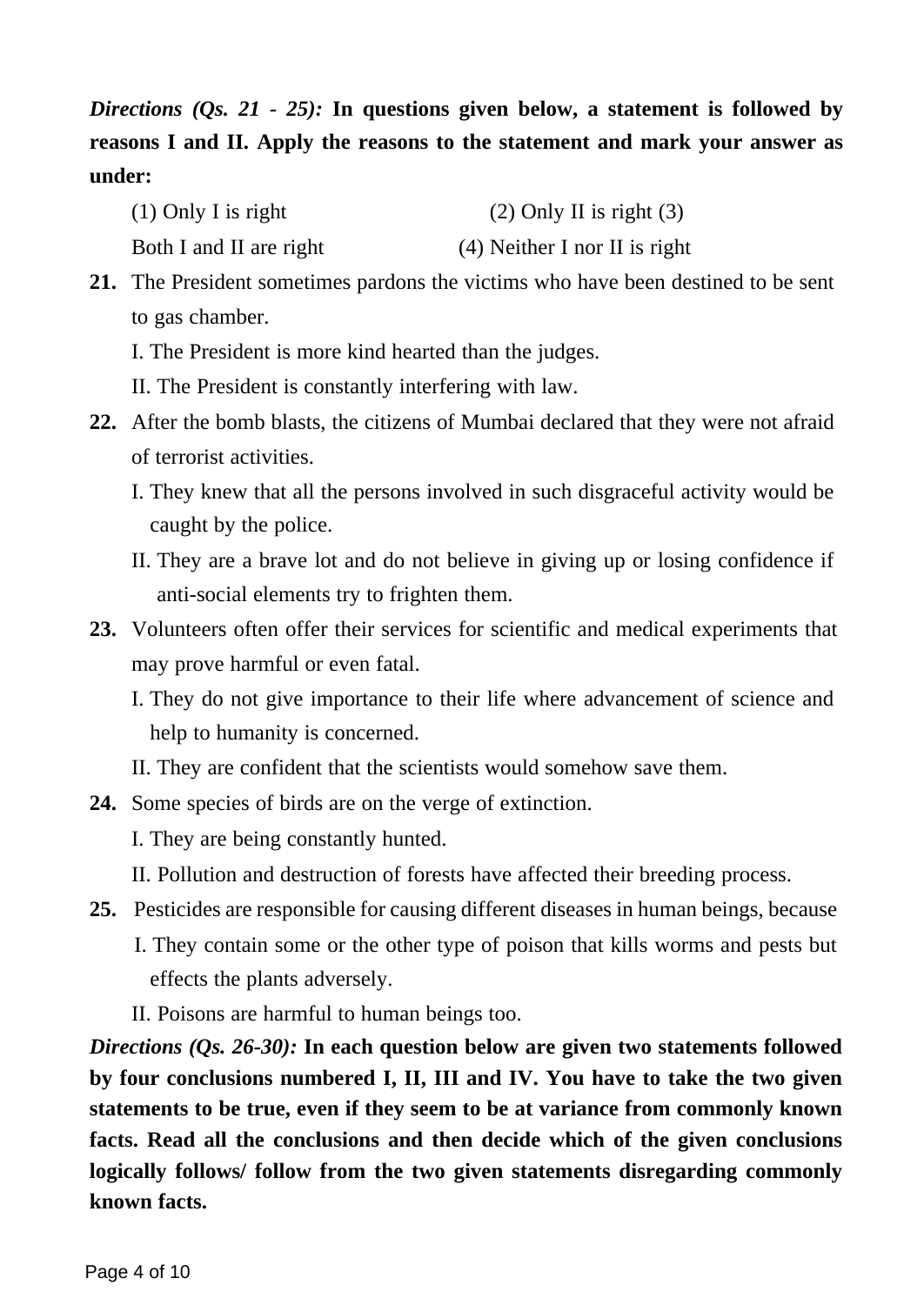#### **26. Statements:**

Some men are homemakers.

Some homemakers are women.

#### **Conclusions:**

- III. All women are homemakers. IV.All homemakers are men.
- (1) All follow
- (3) Only I and III follow

#### **27. Statements:**

All scholars are teachers.

Some teachers are researchers.

#### **Conclusions:**

- 
- III. Some researchers are teachers. IV. Some teachers are scholars.
- (1) None follows
- (3) All follow

#### **28. Statements:**

Some men are boys.

No boy is a woman.

#### **Conclusions:**

- I. No man is woman. II. No boy is man.
- III. Some men are women. IV. Some boys are men.
- (1) All follow
- (3) Only IV follows

#### **29. Statements:**

No manager is a teacher. All

teachers are researchers.

#### **Conclusions:**

- III. Some teachers are researchers. IV. Some researchers are teachers.
- (1) None follows
- (3) Only II follows
- I. Some men are women. II. Some women are men.
	-
	- (2) None follows
	- (4) Only II and IV follow

- I. All scholars are researchers. II. Some Scholars are researchers.
	-
	- (2) Only III and IV follow
	- (4) Only III follows

- 
- 
- (2) None follows
- (4) Only I and III follow

- I. No researcher is a teacher. II. No researcher is a manager.
	-
	- (2) All follow
	- (4) Only III and IV Follow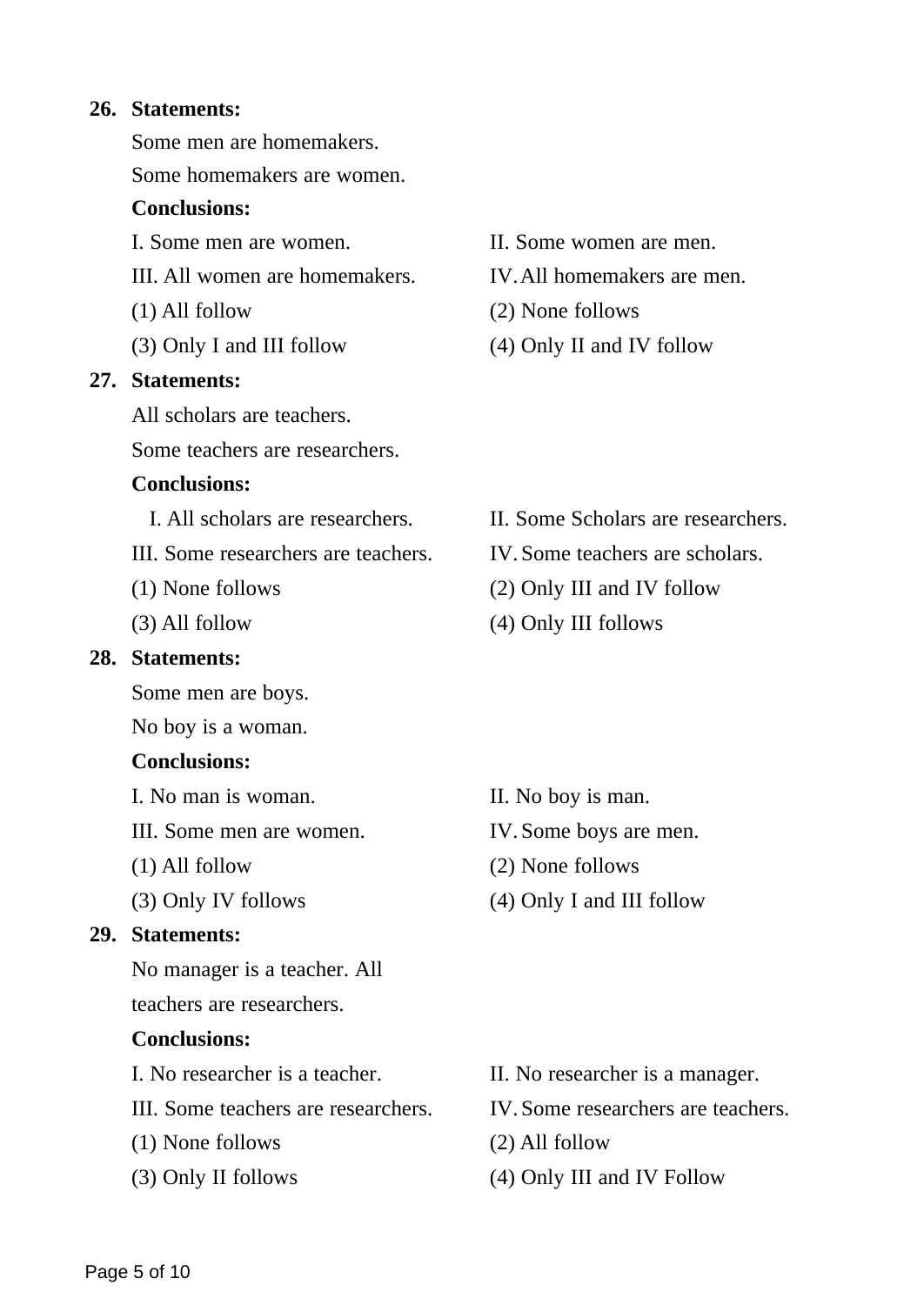#### **30. Statements:**

All houses are rooms. All

rooms are windows.

# **Conclusions:**

| I. All windows are rooms.    | II. All rooms are houses.    |
|------------------------------|------------------------------|
| III. All houses are windows. | IV. Some windows are houses. |
| (1) None follows             | (2) Only I and II follows    |
| (3) Only III and IV follow   | (4) Only II follows          |

*Directions (Qs. 31-35):* **A letter/ letter combination arrangement machine when given an input of letters / letter combinations, rearranges them following a particular rule in each step. The following is an illustration of the input and the steps of rearrangement.**

- **Input :** Going but for crept te light sir
- **Step I** : Crept going but for te light sir
- **Step II** : Crept going light but for te sir
- **Step III** : Crept going light but for sir te

(Step III is the last step for this input.)

As per the rules followed in the above steps, find out in the given questions the appropriate step for the given input.

**31. Input:** the in car as he may me

Which of the following will be the third step for this input?

- (1) car the in as he may me (2) car may the as in he me
- (3) car as may he the in me (4) car may the in as he me
- **32.** If the second step of an input is 'clever remand window sales batch tiger never', which of the following steps would be last step of that input?
	- (1) IV (2) V (3) VI (4) VII
- **33.** If the input is 'true se veto be nuke my like', which of the following will be the IV step?
	- (1) veto true nuke like se be my (2) be my se like true veto nuke
	- (3) like nuke true veto be se my (4) be my like se true veto nuke

# **34. Input:** 'more fights cats cough sough acts idea'. Which of the following steps would be the last step for this input?

(1) IV (2) V (3) VI (4) VII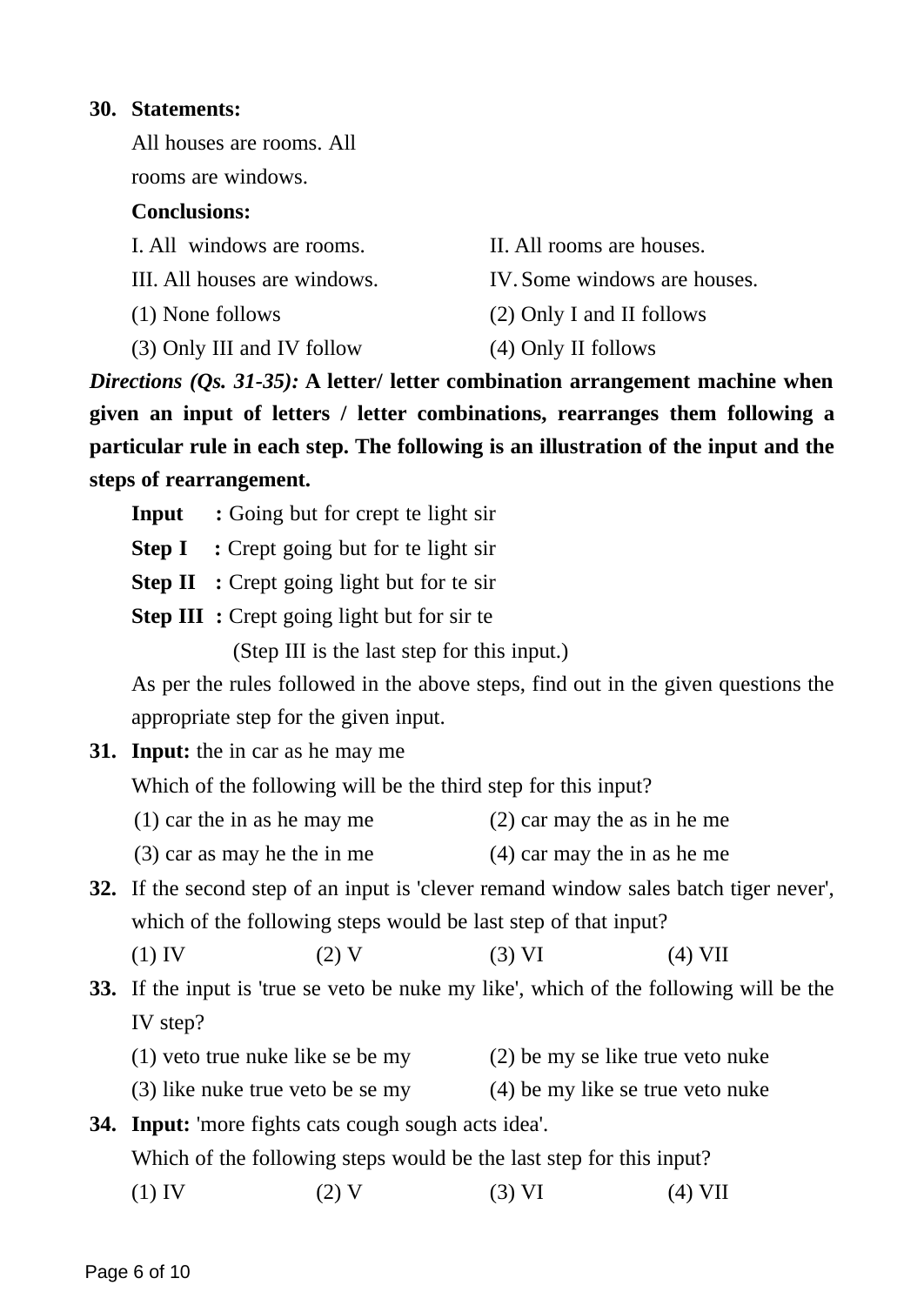|                                                                                  | 35. In how many steps the following input be fully                                                    |                    |                                                                               |                  |  |
|----------------------------------------------------------------------------------|-------------------------------------------------------------------------------------------------------|--------------------|-------------------------------------------------------------------------------|------------------|--|
|                                                                                  | arranged?Input: amis goes to the bar after dinner                                                     |                    |                                                                               |                  |  |
|                                                                                  | <i><b>(t)</b></i> Fyclary                                                                             | $(2)$ Five         | $(3)$ Six                                                                     | $(4)$ Seven      |  |
|                                                                                  | Directions $(Qs. 36-40)$ : Read the following information carefully and answer the                    |                    |                                                                               |                  |  |
|                                                                                  | questions given below it:                                                                             |                    |                                                                               |                  |  |
|                                                                                  |                                                                                                       |                    | (i) $P \alpha Q$ means Q is to the right of P at a distance of one metre.(ii) |                  |  |
|                                                                                  |                                                                                                       |                    | $P \beta Q$ means Q is to the North of P at a distance of one metre.(iii)     |                  |  |
|                                                                                  | $P \gamma Q$ means Q is to the left of P at a distance of one metre. (iv) P $\eta$                    |                    |                                                                               |                  |  |
|                                                                                  | Q means Q is to the South of P at a distance of one metre. (v) In                                     |                    |                                                                               |                  |  |
|                                                                                  | each of the following questions all persons face South.                                               |                    |                                                                               |                  |  |
|                                                                                  | <b>36.</b> if A $\eta$ B $\gamma$ L $\beta$ K, then K is in which direction with respect to A?        |                    |                                                                               |                  |  |
|                                                                                  | $(1)$ South                                                                                           | $(2)$ East         | $(3)$ North                                                                   | $(4)$ West       |  |
|                                                                                  | 37. If $G \alpha I \eta R \alpha M$ , then M is in which direction with respect to I?                 |                    |                                                                               |                  |  |
|                                                                                  | $(1)$ North - East                                                                                    | $(2)$ North -      | West (3) South - East (4) South - West                                        |                  |  |
|                                                                                  | <b>38.</b> If A $\alpha$ B $\gamma$ C $\beta$ D, then D is in wich direction with respect to A?       |                    |                                                                               |                  |  |
|                                                                                  | $(1)$ North                                                                                           | $(2)$ South        | $(3)$ East                                                                    | $(4)$ West       |  |
|                                                                                  | 39. If R $\beta$ L $\eta$ S $\alpha$ N $\gamma$ F, then D is in which direction with respect to L?    |                    |                                                                               |                  |  |
|                                                                                  | $(1)$ South                                                                                           | $(2)$ South - East | $(3)$ North                                                                   | $(4)$ North-East |  |
|                                                                                  | <b>40.</b> If $A \gamma F \beta G \gamma T \beta Q$ , then Q is in which direction with respect to A? |                    |                                                                               |                  |  |
|                                                                                  | $(1)$ South - East                                                                                    | $(2)$ South -      | West $(3)$ North - East $(4)$ North - West                                    |                  |  |
| Directions (QS. 41 - 45): Choose the odd numerical pair in each of the following |                                                                                                       |                    |                                                                               |                  |  |
| questions:                                                                       |                                                                                                       |                    |                                                                               |                  |  |
|                                                                                  | $\mathbf{A}$ (1) $\mathbf{A}$ $\mathbf{A}$                                                            | $(0)$ $(1)$        |                                                                               |                  |  |

| 41. $(1)$ 13 - 22       | $(2)$ 24 - 76  |
|-------------------------|----------------|
| $(3)$ 16 - 52           | $(4)$ 17 - 62  |
| 42. $(1)$ 6 - 16        | $(2)$ 18 - 48  |
| $(3)$ 21 - 56           | $(4)$ 27 - 76  |
| <b>43.</b> (1) 39 - 77  | $(2)$ 51 - 119 |
| $(3)$ 33 - 88           | $(4)$ 52 - 91  |
| <b>44.</b> (1) $26 - 4$ | $(2)$ 226 - 14 |
| $(3)$ 274 - 16          | $(4)$ 82 - 8   |
| 45. $(1)$ 2 - 4         | $(2)$ 4 - 8    |
| $(3) 6 - 18$            | $(4)$ 8 - 32   |
|                         |                |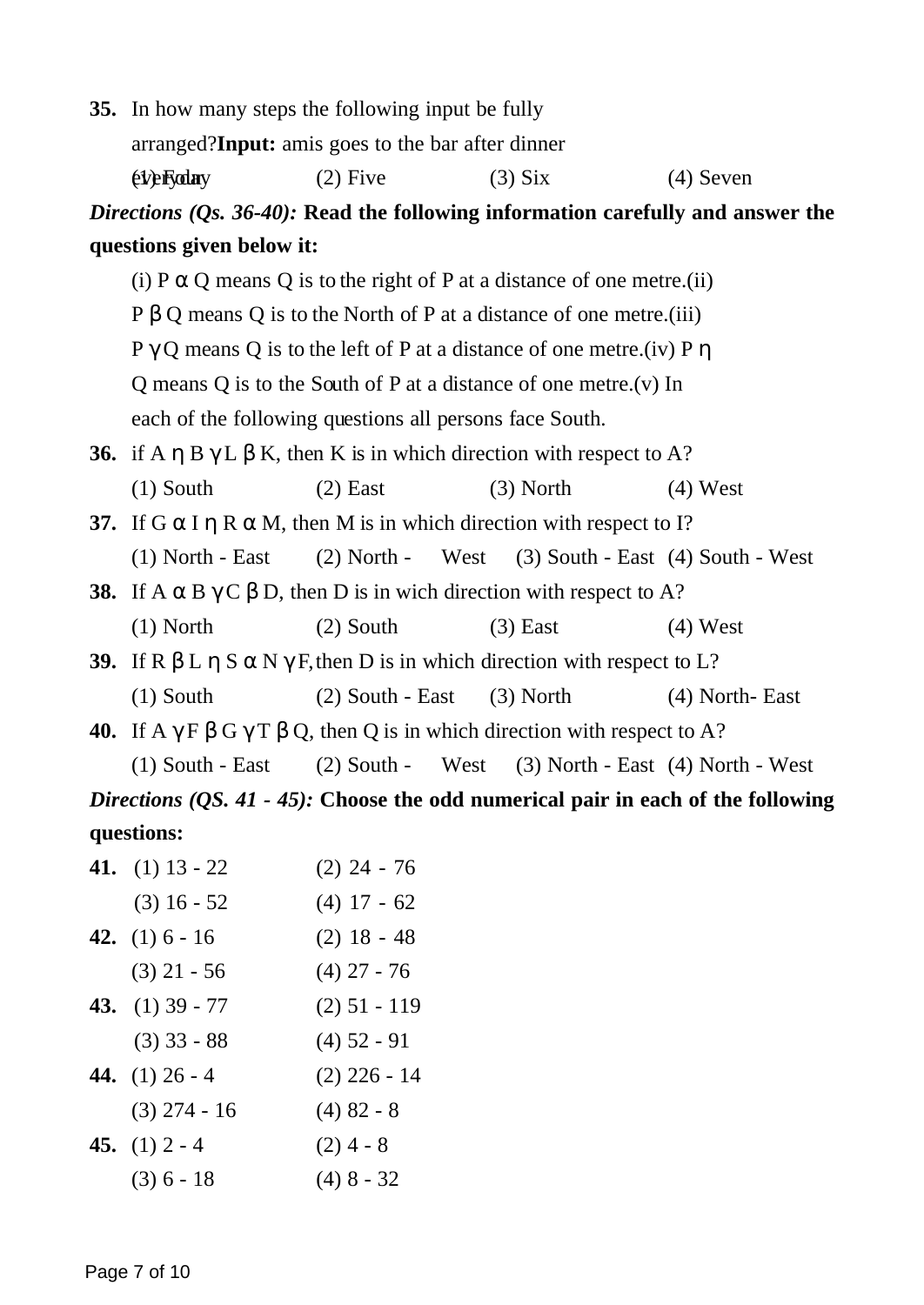# *Directions (QS. 46 - 50):* **Read the information given below and then answer the questions that follow.**

An Insurance Agent must schedule his appointment with eight clients A, B, C, D, E, F, G and H during one week monday through Friday. He must schedule to two appointments for Monday, Tuesday and Wednesday each, and one each for Thursday and Friday.

He must see C on Thursday.

He must see B on a day before the day on which he sees D.

He must see E on a day before the day on which he sees G.

He must see A on a day before the day on which he sees G.

He must see F and A on the same day.

**46.** If the Insurance Agent sees D and G on the same day, which of the following is a complete and accurate listing of the days on which he could see them.

(1) Monday (2) Tuesday

(3) Wednesday (4) Monday and Wednesday

**47.** If he sees F on Wednesday, which of the following must be true? I. He sees D on Tuesday II. He sees H on Monday III. He sees G on Friday (1) I only (2) III only (3) I and III only (4) II and III only

**48.** If the Insurance Agent sees D on Tuesday, then which of the following is must be true?

- (1) He sees E on Monday. (2) He sees F on Tuesday.
- (3) He sees H on Friday. (4) He sees G on Friday.
- **49.** Which of the following, if true, provides sufficient additional information to determine on which day each client will have his appointment?
	- (1) H's appointment is scheduled for Monday.
	- (2) B's appointment is scheduled for Tuesday.
	- (3) B's appointment is two days before D.
	- (4) F's appointment is two days before B.

**50.** Which of the following is an acceptable schedule for the week's appointments?

|     | MondayTuesday |      | Wednesday | Thursday      | Friday |
|-----|---------------|------|-----------|---------------|--------|
|     | $(1)$ B, H    | D, G | F, A F,   | C             | E      |
|     | $(2)$ B, H    | D, E | ΑE        | C             | (ì     |
|     | $(3)$ B, D    | H, G | F, H      | C             | F, A   |
| (4) | G, B          | D, E |           | $\mathcal{C}$ |        |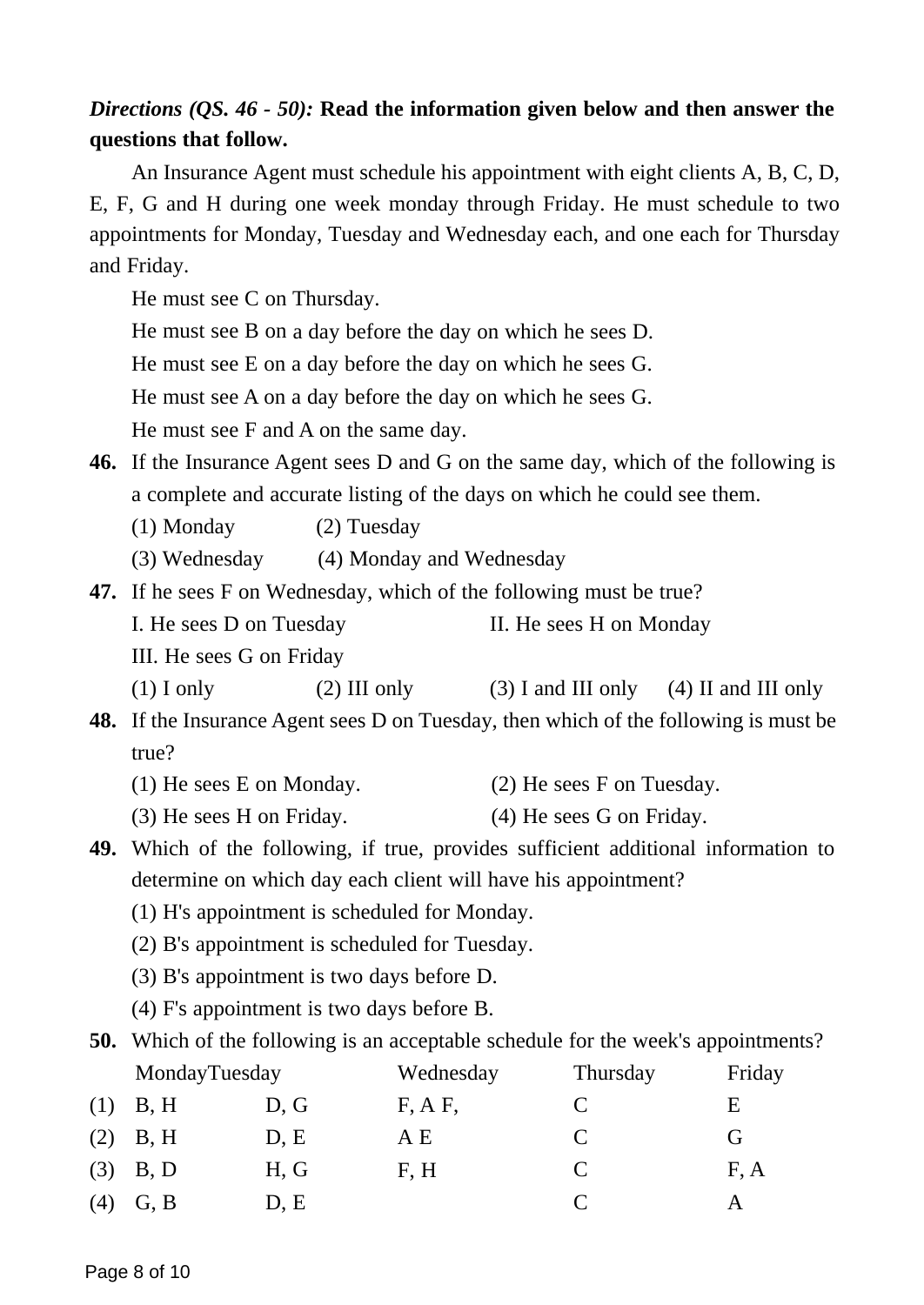*Directions (Qs. 51 - 55):* **In all the questions that follow, different symbols have been used with different meanings. For each set of questions you have to assume given statements to be true and then decide which of the two conclusions: is / are definitely true. Give answer:**

- (1) If only conclusion I is true (2) If only conclusion II is true
- (3) If either conclusion I or II is true (4) If both are true
- The symbols  $+$ ,  $-$ ,  $\times$ ,  $\div$  and  $=$  are used with the following meanings: P
- + Q means P is greater than Q.
- P − Q means P is greater than or equal to Q
- $P \times Q$  means P is equal to Q.
- $P \div Q$  means P is smaller than Q.
- $P = Q$  means P is either smaller or equal to Q.

#### **51. Statements:**

- $M \times X$ ,  $L \div O$ ,  $N + M$ ,  $L = X$
- *Conclusions:*
- $I. N + I.$
- $\mathbf{II} \cdot \mathbf{X} \div \mathbf{O}$
- **52. Statements:**
	- $S = F$ ,  $K = S$ ,  $B \times K$ ,  $R + B$
	- *Conclusions:*  $I. F + K$ 
		- $II. K \div R$

## **53. Statements:**

 $H = V$ ,  $A \times Z$ ,  $H - Z$ ,  $F + V$ *Conclusions:* **I.**  $A \times H$  $II. H + A$ 

## **54. Statements:**

- $I + O$ ,  $R I$ ,  $Z \times R$ ,  $J \div Z$ *Conclusions:* **I.** Z × I **II.** Z + I
- **55. Statements:**
	- $Q \div R$ ,  $C + D$ ,  $F R$ ,  $D \times F$ **Conclusions: I.** Q ÷ C  $ILC + F$